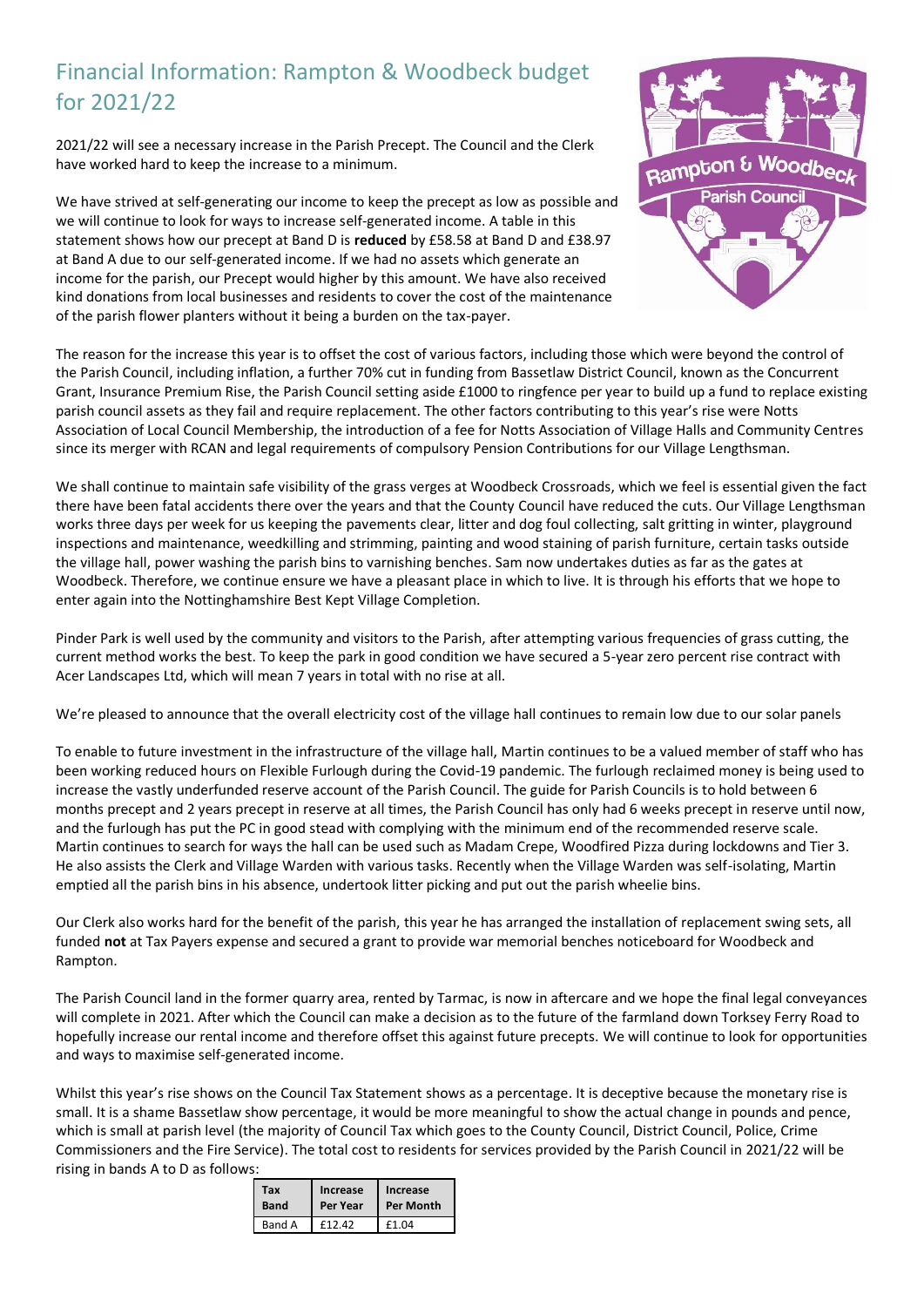| Band B | £14.49 | £1.21 |
|--------|--------|-------|
| Band C | £16.56 | £1.38 |
| Band D | £18.63 | £1.55 |
|        |        |       |

This is still an average sized precept for Bassetlaw, cheaper than some Parishes, and far cheaper than several parishes in the midlands and northern England. The careful management of our assets and our proactive approach to our rental income reviews, contributes to our lower precept.

The work of your Council represents excellent value for money. All Councillors, whilst elected, volunteer and give of their time freely to support village life and make Rampton & Woodbeck a great place to live.

In the past Parish Council tried to make the Council fit the Precept, rather than the Precept fit the Council, relying on the Concurrent Grant from Bassetlaw, bank interest and then the Parish Council reserve savings (all of which have reduced to negligible amounts). This caused the precept to be falsely low for many years and culminated in the necessary increases. Current guidance from the National Association of Local Councils and the Society of Local Council Clerks that Parish Councils should not set any arbitrary, random figure for their precepts, the law requires parish councils to set a precept that is a 'balancing figure' known in legislation as the 'council tax requirement'. The precept should be set to be the amount of money required to balance the accounts after deducting 'other estimated income' in our case this is all rental income from Parish Land and Property. Our self-generated income reduces the cost of the precept to the tax payer for 2020/21 quoted in the table later in this report.

We have included a precept comparison with a selection of local and national parish council precepts. As you will see from the table, our precept is still lower than several other parish councils and vastly lower than many national figures. This is because we have worked hard to keep our rental income reviewed.

| <b>Self-Generated Income &amp; Grants</b>        | Income     | Precept<br><b>Saving</b><br>@<br><b>Band D</b> | Precept<br><b>Saving</b><br>@<br><b>Band A</b> |
|--------------------------------------------------|------------|------------------------------------------------|------------------------------------------------|
| Forest Garden Field 4.81 Acres                   | £451.00    | £1.54                                          | £1.03                                          |
| South Ing Yard 7 Acres                           | £700.00    | £2.39                                          | £1.59                                          |
| <b>Phone Mast</b>                                | £5,500.00  | £18.77                                         | £12.52                                         |
| Rampton Wharf 0.5 Acre                           | £525.00    | £1.79                                          | £1.19                                          |
| Post Office £3.97 x 5hrs x 52 weeks              | £1,560.00  | £5.33                                          | £3.55                                          |
| <b>Bowling Green</b>                             | £25.00     | £0.09                                          | £0.06                                          |
| Wayleave - Electric Pole South Inge Yard         | £39.12     | £0.13                                          | £0.09                                          |
| Wayleave - Electric Pole Forest Garden Field     | £8.21      | £0.03                                          | £0.02                                          |
| Surveyors Field 10.695 Acres                     | £1,229.93  | £4.20                                          | £2.80                                          |
| Notts County Council Lengthsman Grant            | £1.000.00  | £3.41                                          | £2.28                                          |
| Bassetlaw District Council Street Cleaning Grant | £1022.00   | £3.49                                          | £2.33                                          |
| Village Hall Income Substitute Central Govt non- | £5,100.00  | £17.41                                         | £11.61                                         |
| domestic business rates grant to cover 2020/21   |            |                                                |                                                |
| loss of income                                   |            |                                                |                                                |
| <b>Total</b>                                     | £17,160.26 | £58.58                                         | £38.97                                         |

| <b>Budget Comparison to a few Bassetlaw</b><br>Parish's | Amount @ Band D<br><b>2020/21 Previous</b><br><b>Financial Year</b> |
|---------------------------------------------------------|---------------------------------------------------------------------|
| Tuxford (a larger parish than ours)                     | f171.41                                                             |
| Torworth (a parish 2 thirds size of ours)               | £154.64                                                             |
| West Stockwith (a parish 1 third size of ours)          | £129.81                                                             |
| Misterton                                               | £129.31                                                             |
| <b>Rampton &amp; Woodbeck</b>                           | £125.82                                                             |
| <b>Budget Comparison to a few National Parish's</b>     | Amount @ Band D<br><b>Previous Financial</b><br>Year                |
| Bodmin (Cornwall)                                       | £325.29                                                             |
| South Kirkby (South Yorks)                              | £299.96                                                             |
| Great Aycliffe (County Durham)                          | £244.59                                                             |
| Seaham (Northumberland)                                 | £241.75                                                             |
| Shirebook (Notts)                                       | £240.72                                                             |
| Hemsworth (South Yorks)                                 | £206.51                                                             |
| Whitwell (Notts)                                        | £198.54                                                             |
| Langwith (Notts)                                        | £157.84                                                             |